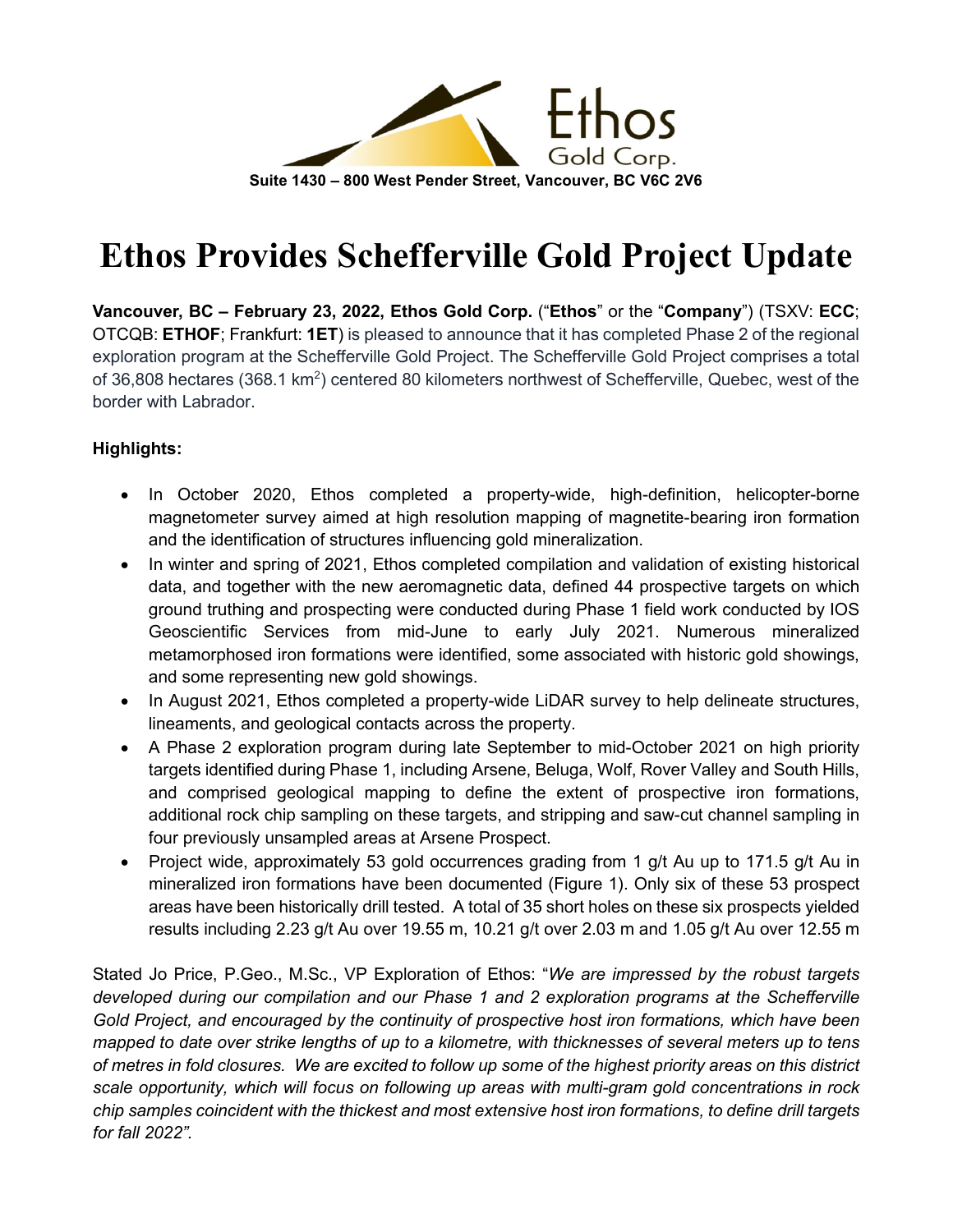### **Initial Plans for 2022**

The goal of the summer 2022 field program is to define drill targets at a number of the presently more advanced targets in the central portion of the Sable claim block, as well as to advance newly discovered areas of iron formations with anomalous gold encountered in other targets during the 2021 field programs.

- All witness rock samples and pulps from analyzed rock samples collected during the 2021 field programs will be measured for magnetic susceptibility and analyzed for major and trace elements by portable XRF. Results of these measurements and analyses will provide a template for guiding more tightly focused rock sampling during the planned June – July 2022 field program, which will be critical given the vast scale of the Project area.
- A detailed helicopter/drone aeromagnetic survey (25m line spacings and nominal 15m terrane clearance height) is planned for Spring 2022 for the central portion of the Sable claim block, covering the Arsene, Beluga, and Baleine targets at the western extent of the planned survey, the Wolf & South Hills targets in the central portion, and the Rusty Aces, Rover Valley & Disco target areas at the eastern extent of the planned survey.



**Figure 1. Prospects on the Sable Block; Magnetics and Geology within the Schefferville Project**

<sup>1</sup> Historical assay values have not been independently verified by the Company and a potential investor should not place undue reliance on historical results when making an investment decision, nor should they be used as the sole criterion for making investment decisions. There is no assurance that the Company can reproduce such results or that the historical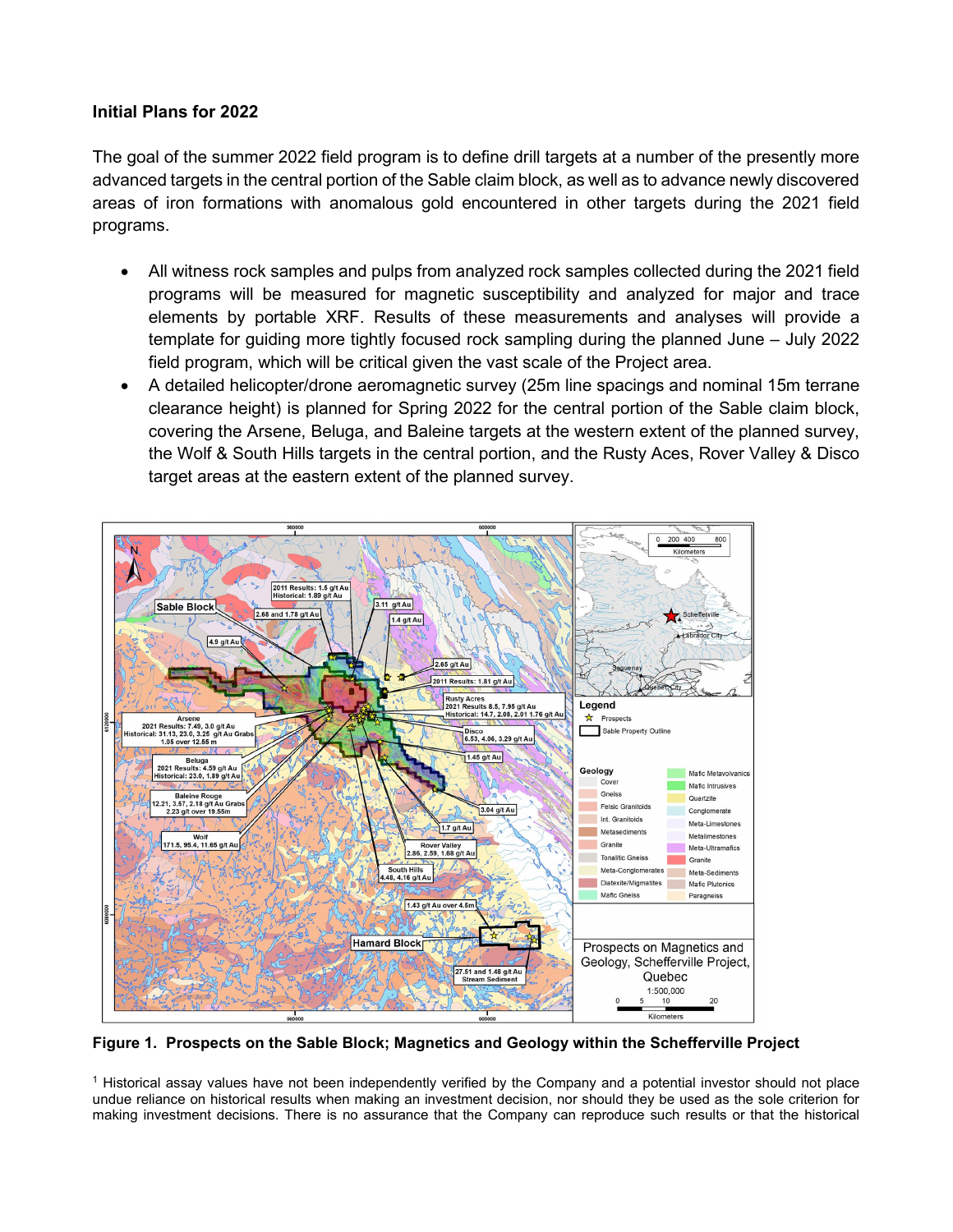results described therein will be realized.  $2$  "Best surface samples" are grab / select samples and not necessarily representative of mineralization hosted on the property.

#### **Phase 1 and Phase 2 Exploration Programs**

The Phase 1 work comprised property wide prospecting, regional structural analysis, and ground truthing of targets defined through compilation of existing historical data and prioritized a number of targets for more detailed Phase 2 field work. Ethos defined 44 prospective targets on which ground truthing and prospecting were conducted during Phase 1 field work, which extended for 21 days.

Phase 2 field work was conducted from late September through mid-October 2021 and comprised prospecting, and geological mapping of the selected high priority targets delineated in Phase 1 of the exploration program, including at Arsene, Beluga, Rover Valley, Wolf and South Hills target areas; and stripping at Arsene, including four areas of saw-cut channel sampling at Arsene.

Field observations determined that a consistently magnetic lithology within the paragneiss sequence is quartz-pyroxene-(amphibole)-magnetite-(garnet)-pyrrhotite iron formation, which is the most prospective rock type for hosting gold mineralization. Magnetic signatures related to the iron formations present as moderate intensity, spotty to linear to complex curvilinear magnetic high domains over distances of approximately 100m to several kilometres within the paragneiss sequence, with several orders of magnitude magnetic susceptibility contrast compared to the surrounding paragneiss. This contrasting magnetic signature provides an ability to define extensions of targets and additional targets under thin cover. It was also noted that the most prospective gold mineralization, historically and from the 2021 Phase 1 and Phase 2 field programs, tended to occur in thickened iron formation, including near fold hinges, where the iron formations are up to 10s of metres thick and can be followed in sporadic outcrop (and in a few historical stripped areas) over distances of several 100 metres to a kilometre.

#### **Schefferville Gold Project Overview**

The Schefferville Gold Project is centered on a structural corridor characterized by faulted and sheared iron formation stratigraphy extending for approximately 60 km on the Sable block, and 10 km on the Hamard block. The project was acquired through staking (see Company's news release dated August 20, 2020) and three subsequent acquisition transactions (see news releases dated September 4, 2020; and October 15, 2020; and this release).

The Sable and Hamard claims cover extensive areas of the Lilois Complex, a 2.7 billion-year-old rock unit characterized by the presence of numerous iron formations, many of which locally host gold mineralization. Sable and Hamard occur within a 20 km wide (east-west) by 70 km long (north-south) corridor along the Quebec – Labrador border. In 1985, a Quebec Ministry field team discovered the Lac du Canoe gold occurrence with sample results up to 18.9 g/t Au. Between 1986 and 1997, follow up work by the Quebec Ministry and several companies resulted in the discovery of approximately 40 gold occurrences grading from 1 g/t Au to up to 40 g/t Au in mineralized iron formations with 3-20% pyrrhotite and up to 10% arsenopyrite. Subsequent drilling yielded intervals including 18.1 g/t Au over 0.7m, 5.83 g/t Au over 3.1m, and 1.05 g/t over 12.55m (Quebec Assessment Reports GM45903 & GM66613).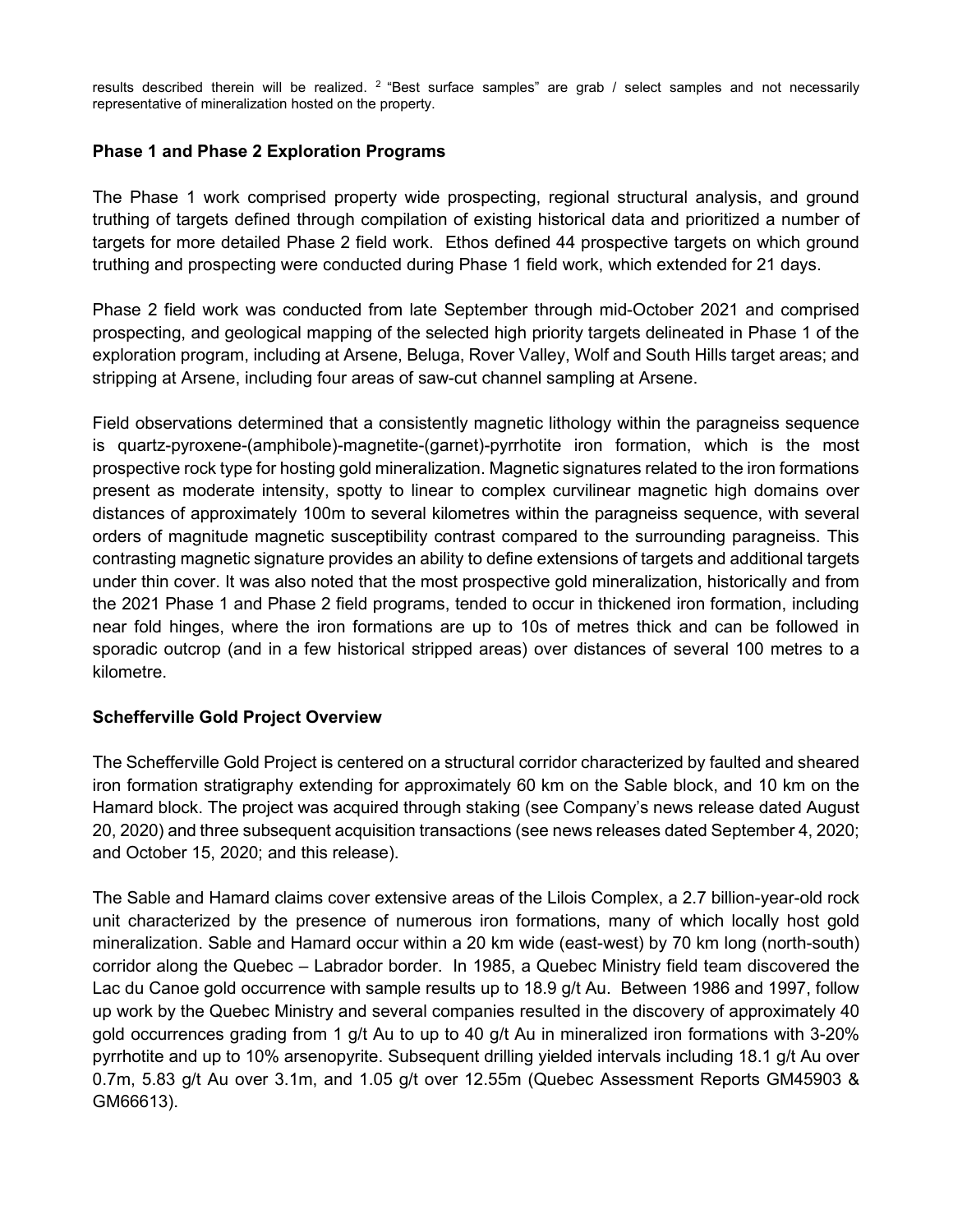The primary exploration target is sulphidized iron formation, which occurs where the iron formations are cut by late, steep fault and shear structures that were pathways for hydrothermal fluids during deformation and metamorphism. This resulted in suphidization of the iron formations, with attendant gold and arsenopyrite mineralization, along and adjacent to these structures. Additionally, significant mineralization may extend into the bounding paragneisses, and also may be controlled by structures adjacent to contacts of paragneiss and iron formation with various intrusive bodies.

## **QA/QC Procedures**

All samples were sent to ALS Canada Ltd. (ALS) in Val d'Or, Qc for preparation and analysis. ALS meets all requirements of International Standards ISO/IEC 17025:2005 and ISO 9001:2015 for analytical procedures. Samples were analyzed using ALS's Fire Assay and AAS, 30g method (Au-AA-25) and by a 48-element four acid digest ICP-MS analysis (ME-ICP61). In addition to ALS Laboratory quality assurance / quality control (QA/QC) protocols, Ethos implements an internal QA/QC program that includes the insertion of sample blanks, duplicates and standards into the sample stream.

## **Qualified Person**

The technical content disclosed in this press release was reviewed and approved by Jo Price, P.Geo., M.Sc., MBA, VP Exploration of Ethos, and Réjean Girard, P. Geo., Project Lead at IOS Services Géoscientifiques Inc., Qualified Persons as defined under National Instrument NI 43-101 ("NI 43-101").

## **About Ethos Gold Corp.**

Ethos Gold, a Discovery Group company, has accumulated a portfolio of district-scale projects in British Columbia, Ontario, Quebec, and Newfoundland that have large scale discovery potential. The Company has a solid technical team led by Dr. Rob Carpenter, formerly the CEO of Kaminak Gold Corporation, who led the Kaminak team from initial listing in 2005 through acquisition and discovery of the multiple-million-ounce Coffee Gold Project. In Ethos, he has assembled a senior technical advisory team with a strong record of discovery success and includes Dr. Robert Brozdowski, P.Geo., Dan MacNeil, M.Sc., P.Geo., Dr. Alan Wainwright, P.Geo, and Jodie Gibson, M.Sc., P.Geo. Ethos is advancing its nine projects throughout Canada under the stewardship of Vice President of Exploration, Jo Price, P.Geo., MBA, with work programs underway this summer with dedicated teams on each project.

Ethos engages proactively with Indigenous rightsholders and seeks to develop relationships and agreements that are mutually beneficial. The Company's community relations efforts are led by Michelle Tanguay who has over 25 years experience in indigenous and stakeholder engagement and environmental program design and management.

With approximately C\$6.5 million in working capital, Ethos is well funded to advance its portfolio of Canadian projects.